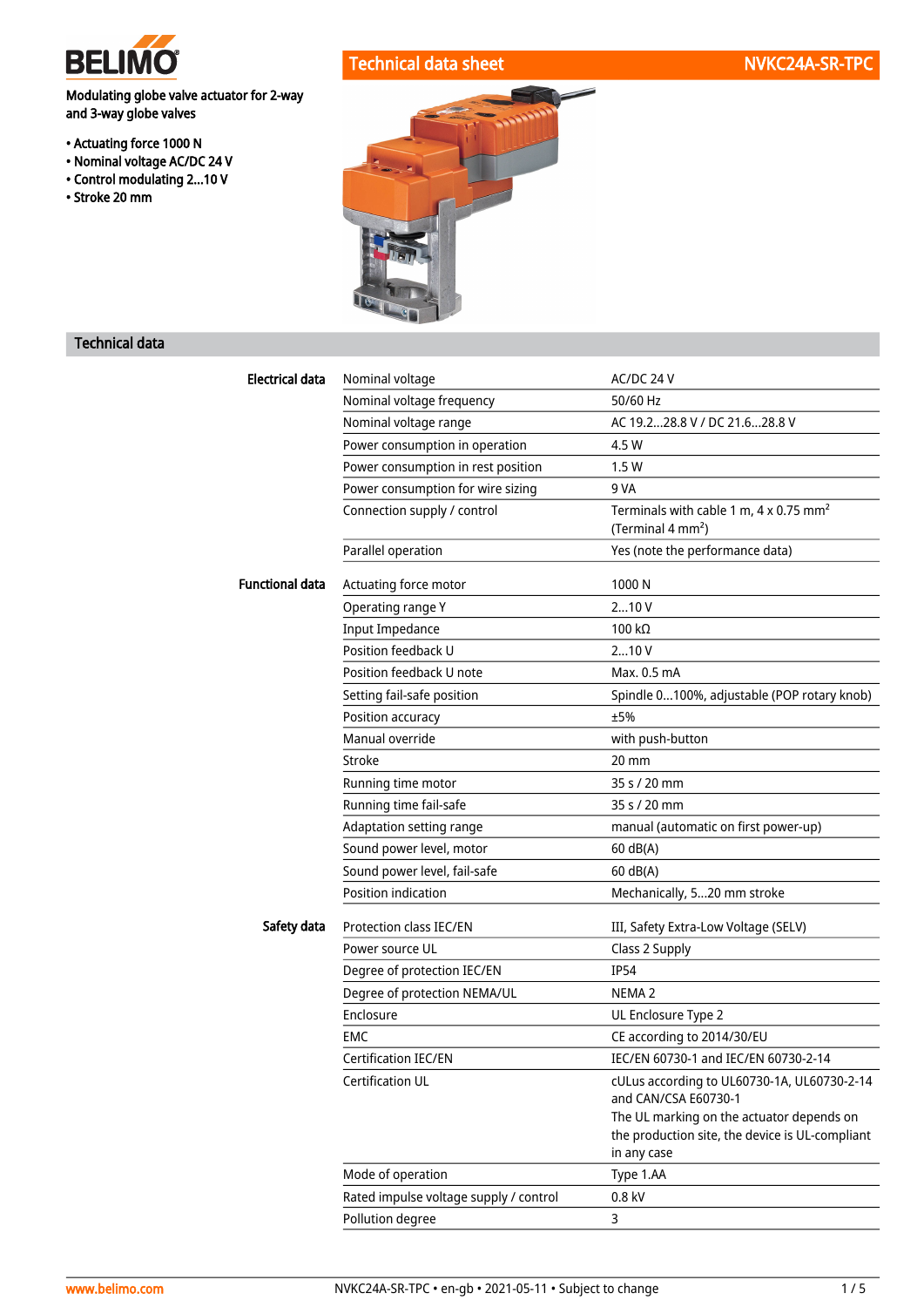

Technical data sheet NVKC24A-SR-TPC

| Safety data  | Ambient temperature | $050^{\circ}$ C                                                                                                                                        |  |
|--------------|---------------------|--------------------------------------------------------------------------------------------------------------------------------------------------------|--|
|              | Storage temperature | $-4080^{\circ}$ C                                                                                                                                      |  |
|              | Ambient humidity    | Max. 95% RH, non-condensing                                                                                                                            |  |
|              | Servicing           | maintenance-free                                                                                                                                       |  |
| Weight       | Weight              | $1.4 \text{ kg}$                                                                                                                                       |  |
| <b>Terms</b> | Abbreviations       | POP = Power off position / fail-safe position<br>CPO = Controlled power off / controlled fail-<br>safe<br>$PF = Power$ fail delay time / bridging time |  |

Safety notes

| • This device has been designed for use in stationary heating, ventilation and air-conditioning    |
|----------------------------------------------------------------------------------------------------|
| systems and must not be used outside the specified field of application, especially in aircraft or |
| in any other airborne means of transport.                                                          |

- Outdoor application: only possible in case that no (sea) water, snow, ice, insolation or aggressive gases interfere directly with the device and that it is ensured that the ambient conditions remain within the thresholds according to the data sheet at any time.
- Only authorised specialists may carry out installation. All applicable legal or institutional installation regulations must be complied during installation.
- The switch for changing the direction of motion and so the closing point may be adjusted only by authorised specialists. The direction of motion is critical, particularly in connection with frost protection circuits.
- The device may only be opened at the manufacturer's site. It does not contain any parts that can be replaced or repaired by the user.
- The device contains electrical and electronic components and must not be disposed of as household refuse. All locally valid regulations and requirements must be observed.

Product features

| Mode of operation            | The actuator is connected with a standard modulating signal of 010 V and moves to the<br>position defined by the positioning signal at the same time as the integrated capacitors are<br>loaded.                                                                                                                                                                                          |
|------------------------------|-------------------------------------------------------------------------------------------------------------------------------------------------------------------------------------------------------------------------------------------------------------------------------------------------------------------------------------------------------------------------------------------|
|                              | Interrupting the supply voltage causes the valve to be moved to the selected fail-safe position<br>by means of stored electrical energy.                                                                                                                                                                                                                                                  |
| Pre-charging time (start up) | The capacitor actuators require a pre-charging time. This time is used for charging the<br>capacitors up to a usable voltage level. This ensures that, in the event of a power failure, the<br>actuator can move at any time from its current position into the preset fail-safe position. The<br>duration of the pre-charging time depends mainly on how long the power was interrupted. |



[d] = Electricity interruption in days [s] = Pre-charging time in seconds

Delivery condition (capacitors)

The actuator is completely discharged after delivery from the factory, which is why the actuator requires approximately 20 s pre-charging time before initial commissioning in order to bring the capacitors up to the required voltage level.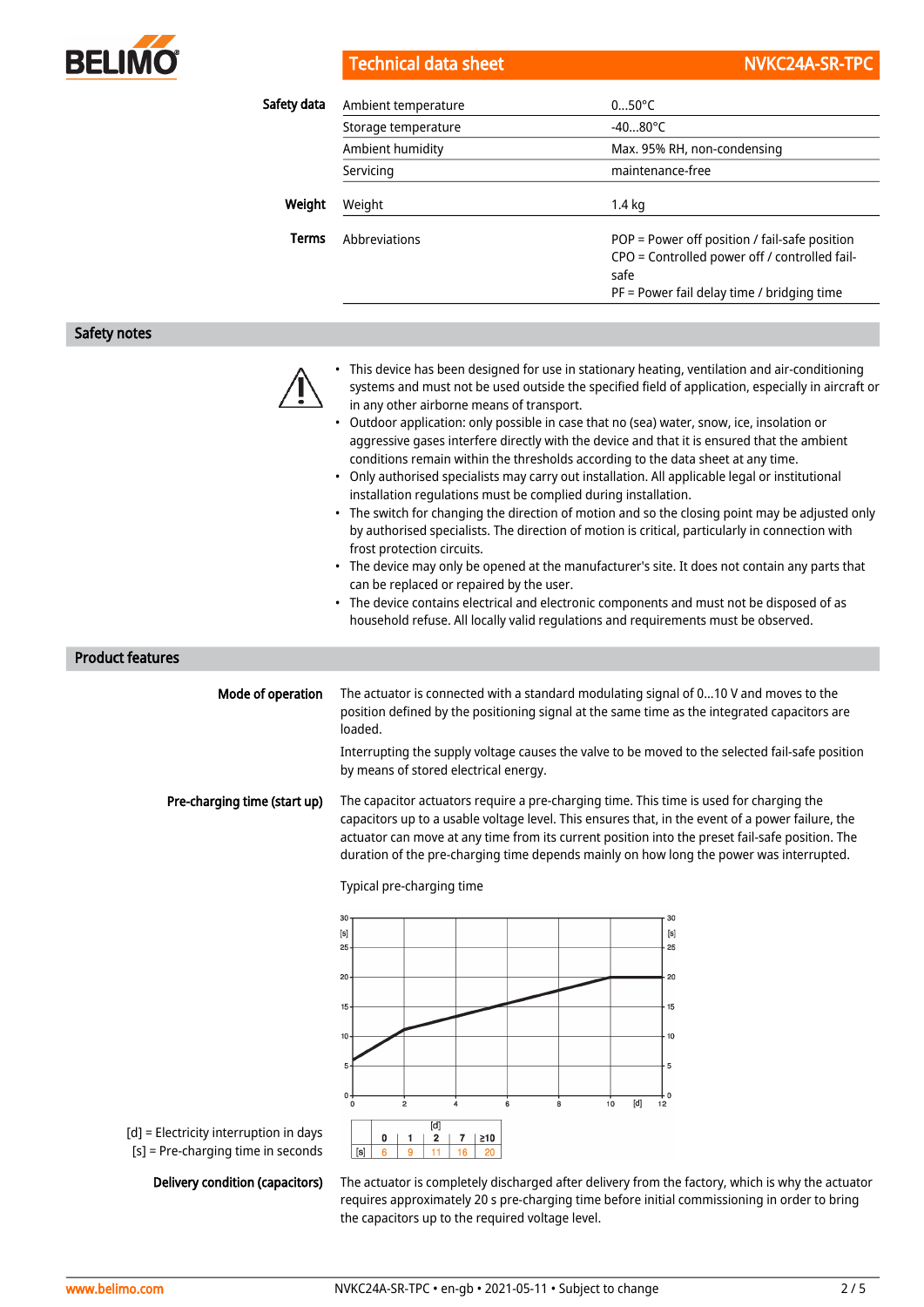

Technical data sheet NVKC24A-SR-TPC

| Setting fail-safe position (POP)  | The rotary knob fail-safe position can be used to adjust the desired fail-safe position from<br>0100% in 10% increments. The rotary knob refers to the adapted or programmed height of<br>stroke. In the event of a power failure, the actuator will move to the selected fail-safe position,<br>taking into account the bridging time (PF) of 2 s set at the factory. |
|-----------------------------------|------------------------------------------------------------------------------------------------------------------------------------------------------------------------------------------------------------------------------------------------------------------------------------------------------------------------------------------------------------------------|
| Simple direct mounting            | Simple direct mounting on the globe valve by means of form-fit hollow clamping jaws. The<br>actuator can be rotated by 360° on the valve neck.                                                                                                                                                                                                                         |
| <b>Manual override</b>            | Manual control with push-button possible - temporary. The gear is disengaged and the actuator<br>decoupled for as long as the button is pressed.                                                                                                                                                                                                                       |
|                                   | The stroke can be adjusted by using a hexagon socket screw key (4 mm), which is inserted into<br>the top of the actuator. The stroke shaft extends when the key is rotated clockwise.                                                                                                                                                                                  |
| High functional reliability       | The actuator is overload protected, requires no limit switches and automatically stops when the<br>end stop is reached.                                                                                                                                                                                                                                                |
| <b>Combination valve/actuator</b> | Refer to the valve documentation for suitable valves, their permitted fluid temperatures and<br>close-off pressures.                                                                                                                                                                                                                                                   |
| <b>Position indication</b>        | The stroke is indicated mechanically on the bracket with tabs. The stroke range adjusts itself<br>automatically during operation.                                                                                                                                                                                                                                      |
| Home position                     | Factory setting: Actuator spindle is retracted.                                                                                                                                                                                                                                                                                                                        |
|                                   | When valve-actuator combinations are shipped, the direction of motion is set in accordance<br>with the closing point of the valve.                                                                                                                                                                                                                                     |
|                                   | The first time the supply voltage is switched on, i.e. at the time of commissioning, the actuator<br>carries out an adaption, which is when the operating range and position feedback adjust<br>themselves to the mechanical setting range.                                                                                                                            |
|                                   | The actuator then moves into the position defined by the positioning signal.                                                                                                                                                                                                                                                                                           |
| Adaptation and synchronisation    | An adaption can be triggered manually by pressing the "Adaption" button. Both mechanical end<br>stops are detected during the adaption (entire setting range).                                                                                                                                                                                                         |
|                                   | The actuator then moves into the position defined by the positioning signal.                                                                                                                                                                                                                                                                                           |
| Setting direction of stroke       | When actuated, the stroke direction switch changes the running direction in normal operation.<br>The stroke direction switch has no influence on the fail-safe position which has been set.                                                                                                                                                                            |

Accessories

| <b>Electrical accessories Description</b> |                                  | <b>Type</b>        |
|-------------------------------------------|----------------------------------|--------------------|
|                                           | Auxiliary switch 2 x SPDT add-on | S <sub>2</sub> A-H |

### Electrical installation



Supply from isolating transformer.

Parallel connection of other actuators possible. Observe the performance data. Direction of stroke switch factory setting: Actuator spindle retracted (**▲**).

#### Wiring diagrams

AC/DC 24 V, modulating and the other control (frost protection circuit)



Ŧ

# Cable colours:

 $2 = red$ 3 = white 5 = orange

 $1 =$  black

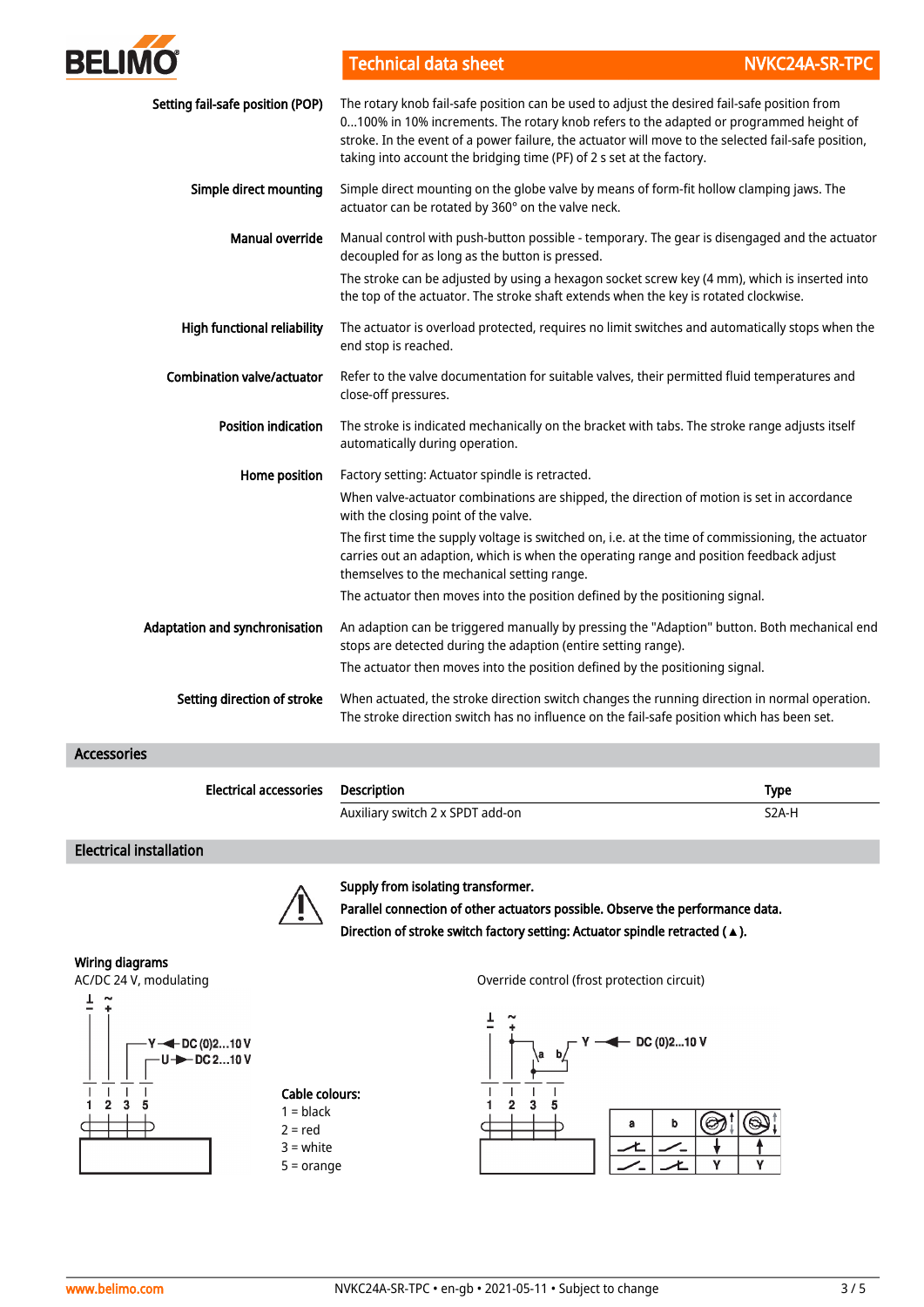

### Operating controls and indicators



- 6 **Direction of stroke switch** Switch over: Direction of stroke changes 2 Cover, POP button <sup>6</sup> POP button  $\bullet$ Scale for manual adjustment 6 (No function)  $\bullet$ Gear disengagement button Press button: Gear disengaged, motor stops, manual override possible Release button: Gear engaged, standard mode **LED displays Meaning / function** 8 yellow **g** green  $\overline{Off}$ On Operation OK POP function active Off Flashing On Off - Pre-charging time SuperCap - Fault SuperCap - Wiring error in supply  $\overline{Off}$  $\overline{Off}$ Not in operation On On Adaptation process active Push-button (LED green)  $\boldsymbol{\Theta}$ Press button: Triggers stroke adaptation, followed by standard mode  $\bullet$ **Manual override** 
	- Clockwise: Counterclockwise:
		- Actuator spindle extends Actuator spindle retracts

Setting emergency setting position (POP)